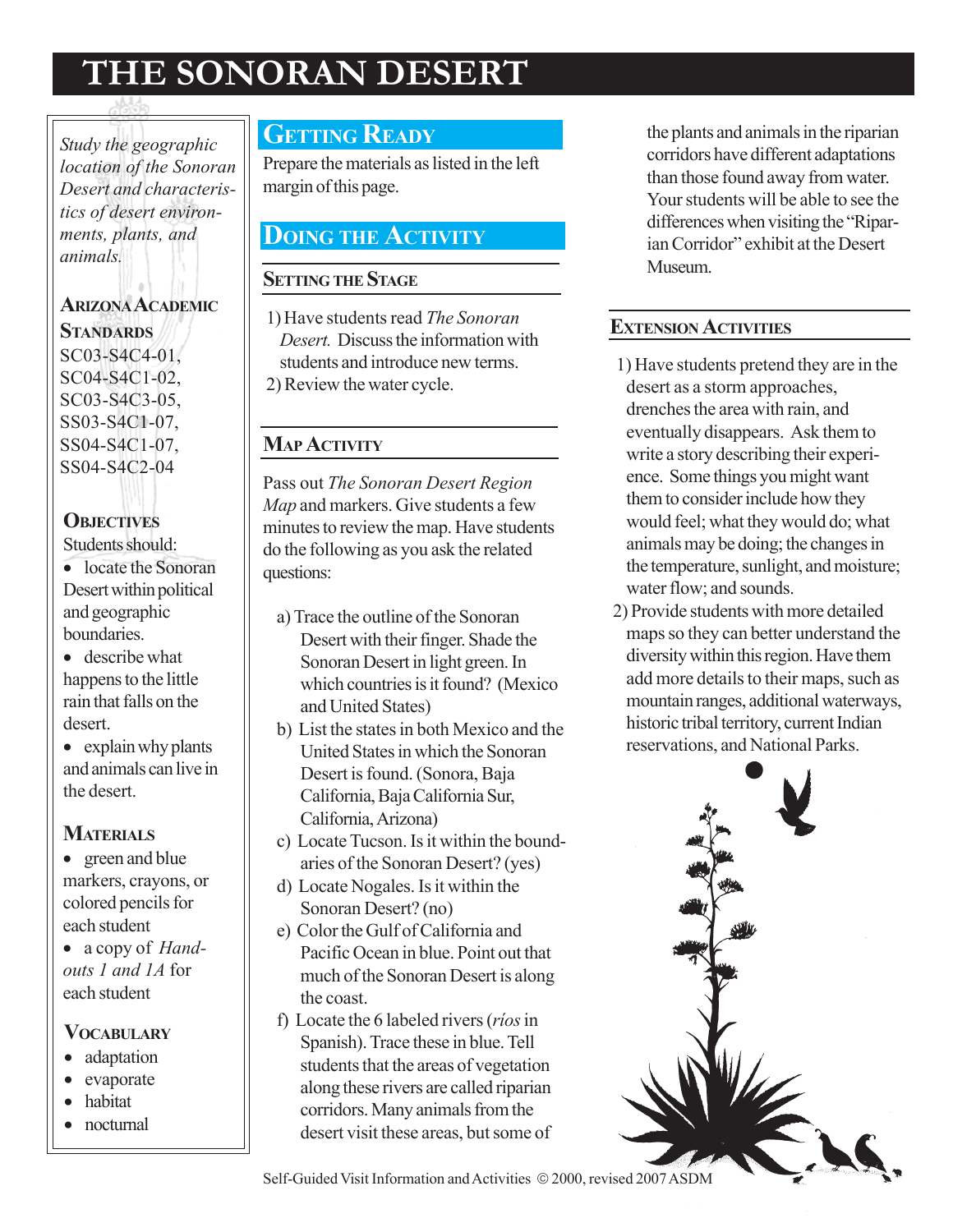# The Sonoran Desert

#### What Is A Desert?

Deserts are dry places. Most get less than 10 inches of rain each year. The hot desert sun and dry winds quickly evaporate most moisture.

Desert rains often come in big bursts during the summer monsoon. Flooding is common and rainwater quickly flows off the land into washes. From washes, much of the water runs off or evaporates, and some of it sinks into the sand.

#### How Can Plants and Animals Live Here?

The desert is the **habitat** of many different plants and animals. They are adapted to live in this environment. They are very good at surviving on little water. An adaptation is a feature of a plant or animal that allows it to survive. For example,

many desert animals are nocturnal. They spend the hot, dry days keeping cool in underground burrows and don't come out to find food until the sun has set. This is a behavioral adaptation that helps them stay cool and conserve water. Some animals, such as the kangaroo rat, do not need to drink water. They get most of the water they need from their food. Many desert plants are covered with a thick, waxy "skin" to help keep water inside. These are other examples of adaptations.

Can you think of other ways desert plants and animals are adapted to life in the desert?

#### The Sonoran Desert

The Sonoran Desert is a special place. It has more plants and animals than most other deserts in the world! Study the map of the Sonoran Desert given to you by your teacher.



When you visit the Desert Museum, you will see lots of animals, plants, and geologic features from the Sonoran Desert Region.